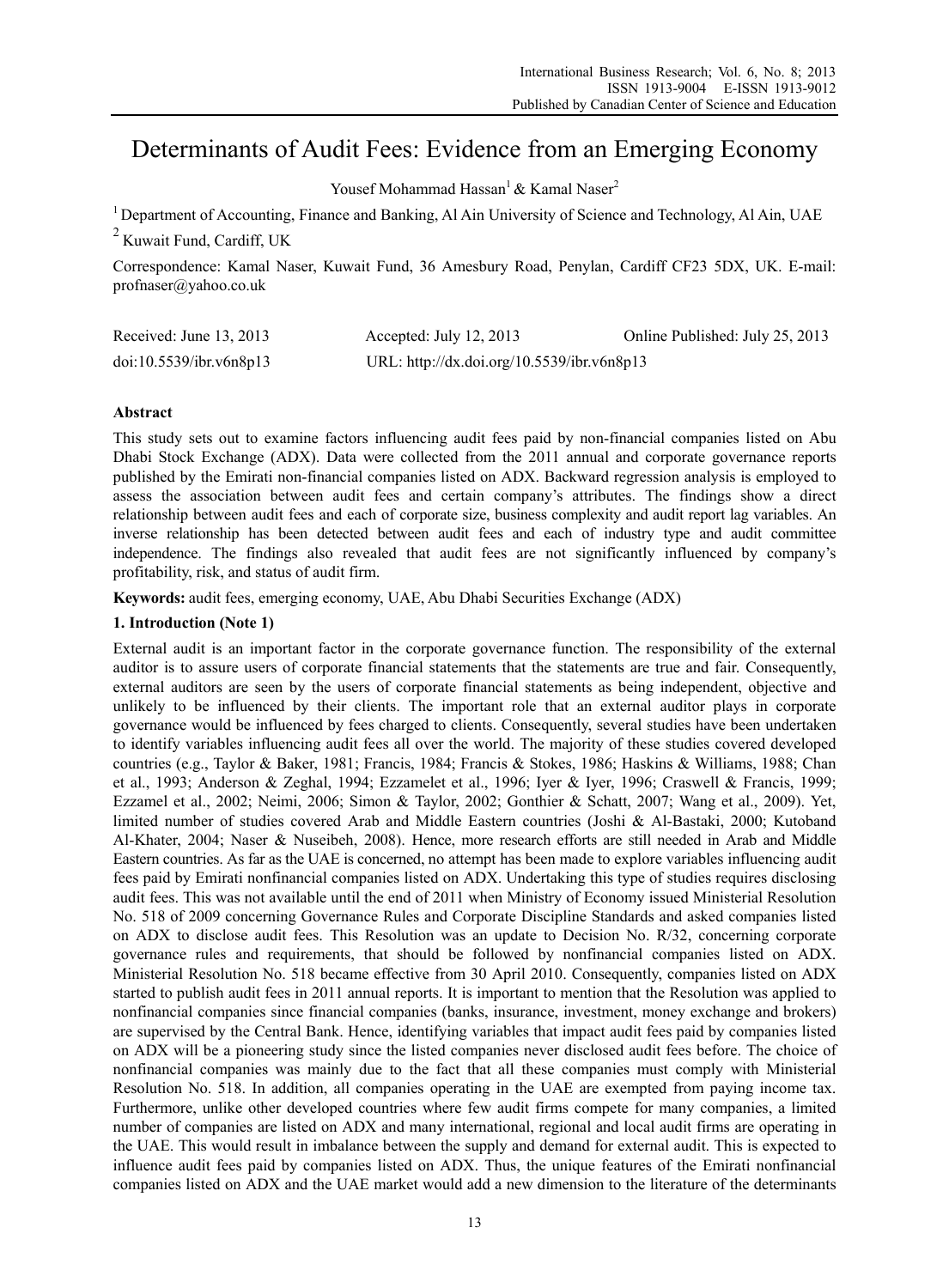#### of audit fees.

The remainder of this paper is organised as follows. Previous related studies concerning determinants of audit fees together with hypotheses development are offered in the following section. Study methodology is explained in section three. While the findings are discussed in the fourth section, the conclusion is presented in the last section.

# **2. Previous Related Studies and Hypotheses Development**

Previous literature on the determinants of the audit fees has investigated the relationship between audit fees and various corporate attributes. The most common attributes employed in previous research include corporate size, profitability, risk, complexity, industry type, the status of audit firm, audit report lag and audit committee independence. Literature related to these attributes is reviewed below.

## *2.1 Corporate Size*

Large size companies would be involved in more activities than small ones. They are usually more publicly visible and they tend to disclose more information than small companies. Consequently, more audit services and time are needed to audit large size companies than small ones. They also have enough financial resources to recruit big international audit firms. Hence, large size companies would pay higher fees than small ones (Palmrose, 1986; Carson et al., 2004; Vermeer et al., 2009). Previous empirical research showed size to be the main factor that influences external auditor's fees (Taylor & Baker, 1981; Francis, 1984; Firth, 1985; Simon, et al., 1986; Simon et al., 1992; Chan et al., 1993; Anderson & Zeghal, 1994; Johnson et al., 1995; Collier & Gregory, 1996; Firth, 1997; Mike et al., 1997; Naser & Nuseibeh, 2008; Ellis & Booker, 2011).

In the literature, several variables were used to proxy corporate size. The most widely used variables were total assets (e.g., Wallace & Naser, 1996; Inchausti, 1997; Owusu-Ansah, 1998; Tower et al., 1999; Ho & Wong, 2001; Naser et al., 2002; Camfferman & Cooke, 2002; Abdul Hamid, 2004; Haniffa & Cooke, 2005; Ali et al., 2004; Barako et al., 2006; Othman et al., 2009; Khan, 2010; Galani et al., 2011), total sales (e.g., Wallace et al., 1994; Meek et al., 1995; Inchausti, 1997; Depoers, 2000; Naser et al., 2002; Prencipe, 2004; Rouf, 2011) and market capitalization (e.g., Naser et al., 2006; Ghazali, 2007; Chatterjee & Mir, 2008). Consistent with the findings of the majority of prior studies, it is, therefore, hypothesized that:

**Hypothesis 1:** Audit fees paid by Emirati nonfinancial companies listed on ADX are associated with corporate size.

# *2.2 Profitability*

Previous research pointed to possible association between audit fees and corporate profitability (Joshi & Al-Bastaki, 2000; Sandra & Patrick, 1996). Companies reported high levels of profit would disclose more information to highlight their achievements and reduce agency costs (Watts & Zimmerman, 1986). Disclosing more information will be used by management of a profitable company to signal information about their performance to strengthen their position and justify their compensation (Inchausti, 1997). These companies will be subject to rigorous audit testing to their revenues and expenses (Joshi & Al-Bastaki, 2000). Hence, profitable companies would pay high audit fees. Different variables were employed by previous researchers to represent profitability. Among these variables are: net profits, net profit to sales, return on assets, and return on equity. It is, therefore, hypothesized that:

**Hypothesis 2**: Audit fees paid by Emirati nonfinancial companies listed on ADX are associated with corporate profitability.

# *2.3 Second-Level Heading*

A level of corporate risk needs to be considered in defining audit work (AICPA, 2012). Corporate risk is viewed as being one of the main determinants of audit fees. Auditors need to make more efforts with a client with poor financial condition to avoid lawsuits against audit firms in the future, and thus, auditors will charge higher audit fees. Previous literature on the determinants of audit fees reported significant association with corporate risk (Simunic, 1980; Francis & Stokes, 1986; Joshi & Bastaki, 2000; Gonthier-Besacier & Schatt, 2007). However, several studies reported insignificant relationship between the two variables (Vermeer et al., 2009; Ellis and Booker, 2011). In the literature, gearing ratios, and profitability ratios were used to proxy client's risk (Simunic, 1980; Francis & Stokes, 1986; Chan et al., 1993; Joshi & Al, B., 2000; Carson et al., 2004; Gonthier, B., & Schatt, 2007). It is, therefore, hypothesized that:

**Hypothesis 3:** Audit fees paid by Emirati nonfinancial companies listed on ADX are associated with corporate risk.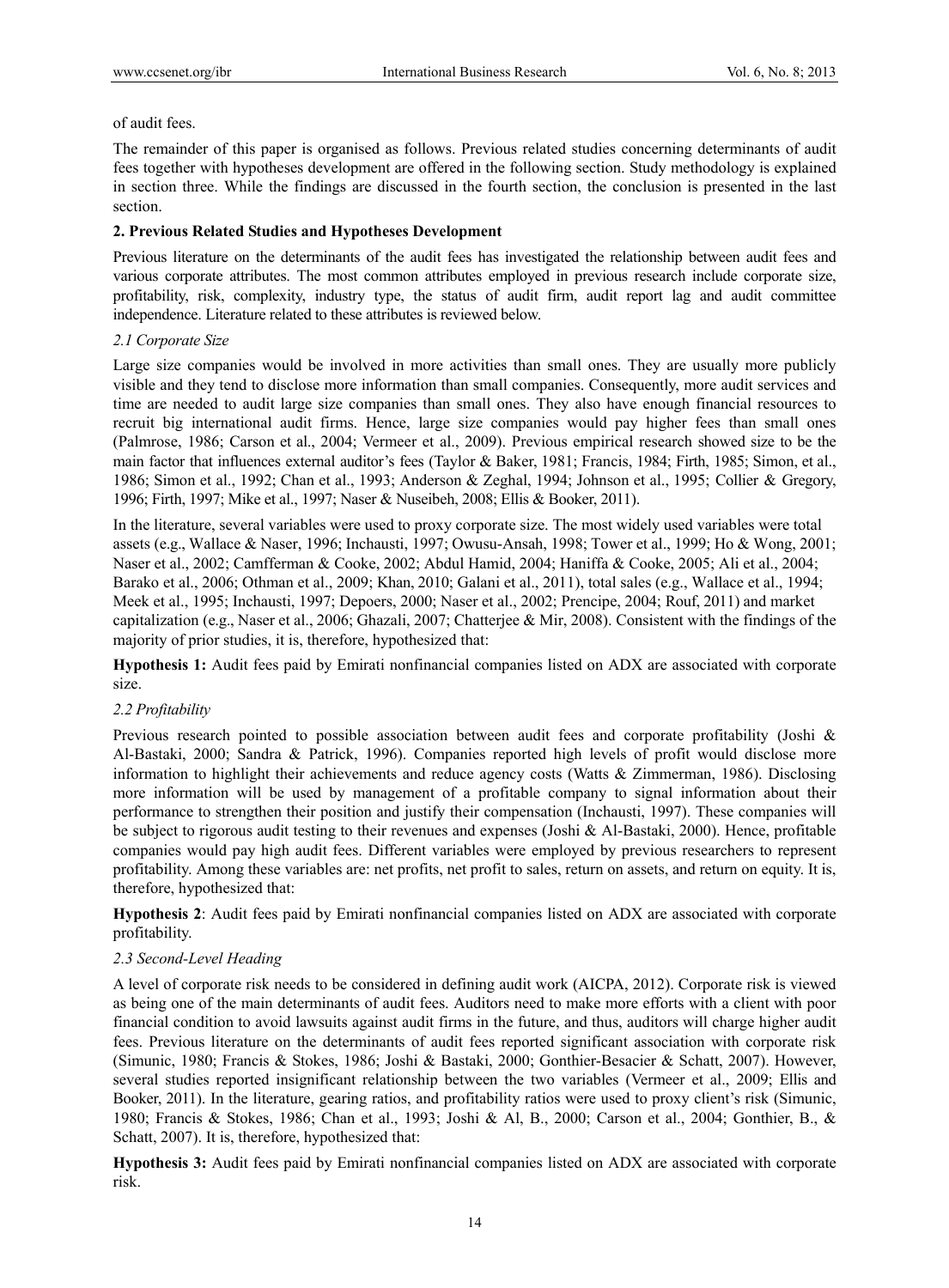# *2.4 Complexity*

Another variables used in previous research to explain audit fees is corporate complexity. Companies with several subsidiaries are considered to be more complex than companies with few or without subsidiaries. A significant proportion of previous studies observed positive relationship between corporate complexity and audit fees (Simunic, 1980; Brinn et al., 1994; Cameran, 2005; Joshi & Bastaki, 2000; Clatworthy & Peel, 2006; Thinggaard & Kiertzner, 2008; Vermeer et al., 2009; Ellis & Booker, 2011; Verbruggen et al., 2011). The main reasons advanced in the literature to explain such a relationship is that greater number of subordinate financial statements require more audit time and greater expertise to ensure the accuracy of the consolidated financial statements (Sandra & Patrick, 1996). Moreover, auditing complex clients exposes external auditors to more professional liability claims than non-complex companies (Clatworthy & Peel, 2006).In the literature, corporate complexity is measured by either the complexity of operations (e.g., Taylor & Baker, 1981; Collier & Gregory, 1996; Langendijk, 1997; Joshi & Al, B., 2000) or the complexity of assets reported in the balance sheet (e.g., Chan et al., 1993, Peel & Clatworthy, 2001; Simunic, 1980; Francis, 1984; Francis & Stokes, 1986; Francis & Simon, 1987; Simon & Francis, 1988; Gonthier, B., & Schatt, 2007). Consistent with previous research on the relationship between corporate complexity and audit fees, it is, therefore, hypothesized that:

**Hypothesis 4:** Audit fees paid by Emirati nonfinancial companies listed on ADX are associated with corporate complexity.

#### *2.5 Industry Type*

Previous research pointed to possible relationship between audit fees and corporate industry type. In this respect, Anderson and Zeghal (1994) showed that audit fees paid by Canadian transportation, communication, or utilities firms are lower than that paid by companies operating in other sectors. Gonthier-Besacier and Schatt (2007) found audit fees paid by French listed firms under the IT sector to be higher than that paid by firms belong to other sectors. Some industries require more external audit procedures and thus more audit fees to be paid by them in comparison with the other industries (Firth, 1985; Anderson & Zeghal, 1994). The level of audit quality being demanded by manufacturing companies is higher than the level in other industries as manufacturing companies face higher levels of agency costs. Since manufacturing companies require big capital investment that forces them to look for external sources of funding, they are very likely to report more information than non-manufacturing ones in their annual reports to assure money providers (Naser & Nuseibeh, 2008). Moreover, as manufacturing companies usually have negative impact on environment and the community, they are expected to face more public pressure than other companies. Hence, they would disclose detailed voluntary information to avoid public pressure and additional regulations (Hackston & Milne, 1996; Tagesson, et al., 2009) as well as to legitimize their activities to a greater extent. Hiring high quality auditors is associated with high audit fees. Hence, audit fees paid to external auditors might be influenced by industry type. It is, therefore, hypothesized that:

**Hypothesis 5:** Audit fees paid by Emirati nonfinancial companies listed on ADX are associated with industry type.

#### *2.6 Status of the Audit Firm*

In the UAE, many audit companies and offices provide audit services for their clients. The audit firms are local, regional and big international. Previous researchers identified large audit firm as being one of the Big Four international audit firms, while other firms are viewed as being small (DeAngelo, 1981; Haniffa & Cooke, 2002; Glaum & Street, 2003). As large companies are usually more visible and accountable (Cormier & Gordon, 2001) by the public and subject to political pressure more than small ones, they attempt to avoid such pressure, reduce monitoring costs and justify their existence in society by improving the quality of their reporting and recruiting big international audit firms. In return, big international audit firms are more likely to provide assurance to stockholders and reduce agency costs. Consequently, the reputation and status of audit firm can have a great effect on audit fees (Huang et al., 2007; Vermeer et al., 2009; Choi et al., 2010; Verbruggen et al., 2011; Wang et al., 2011; El-Gammal, 2012). In this respect, Hay et al., (2006) argued that higher audit fees are expected when an auditor is recognized to be of superior quality to other firms. It is, therefore, hypothesized that:

**Hypothesis 6:** Audit fees paid by Emirati nonfinancial companies listed on ADX are associated with the status of the audit firm employed by the company.

#### *2.7 Audit Report Lag*

An audit report lag is a period between a company's year-end date and the audit report date. A long audit report lag might reflect difficulties in the company, which in turn leads to an increase in audit fees either because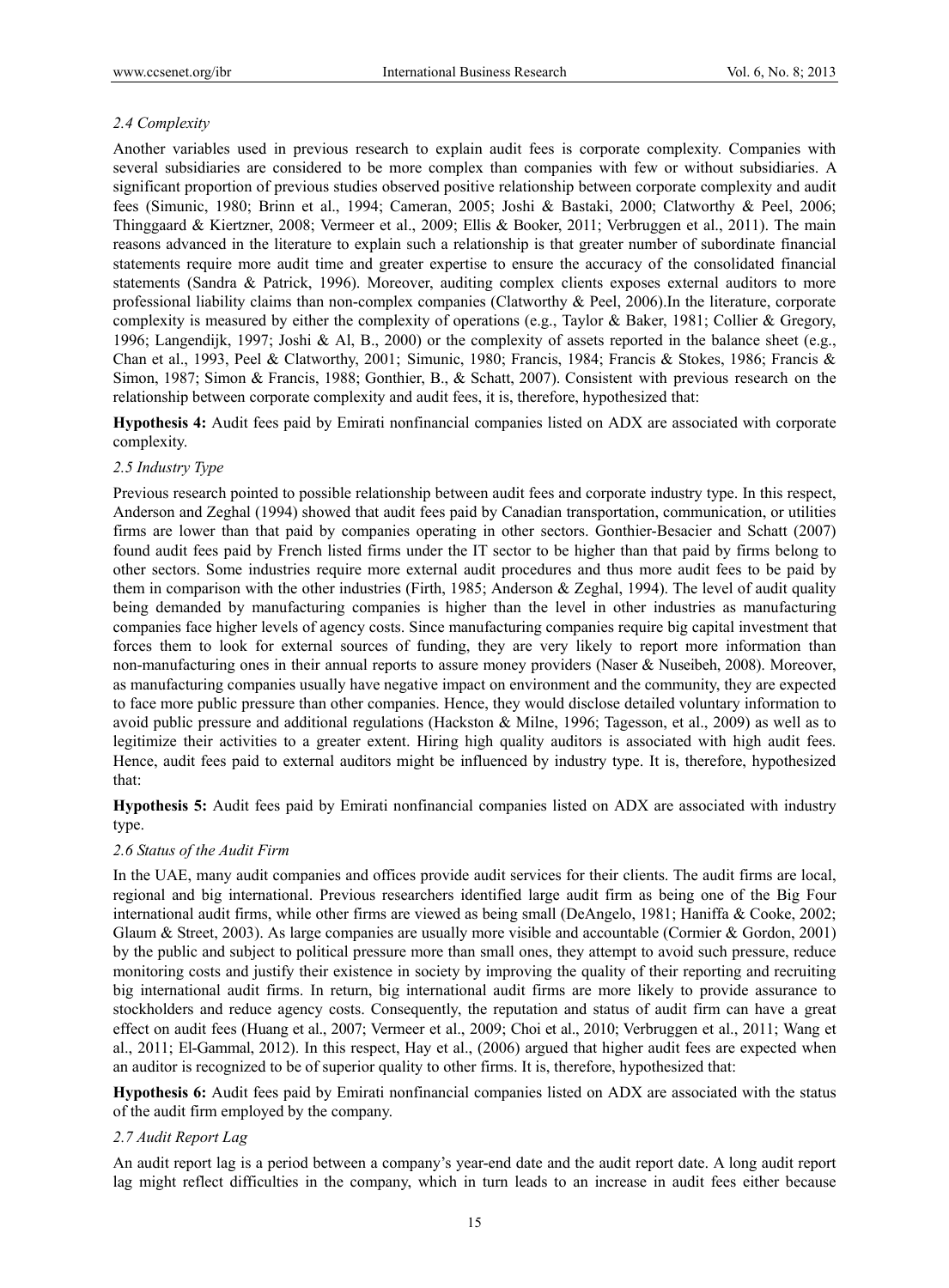greater audit work is required or due to additional risk involved. Prior literature showed a positive association between audit fees and the audit report lag (Chan et al., 1993; Ezzamel et al., 1996). It is, therefore, hypothesized that:

**Hypothesis 7:** Audit fees paid by Emirati nonfinancial companies listed on ADX are associated with audit report lag.

## *2.8 Audit Committee Independence*

Previous research pointed to possible relationship between audit fees and the proportion of independent audit committee members. The direction of the relationship can be either way. The presence of qualified independent audit committee members would result in a high quality audit report in order to be viewed by the directorate as a means of enhancing their reputation as experts in decision control (Fama & Jensen, 1983). This would result in high audit fees. On the other hand, the presence of qualified independent members on the committee would reduce audit risk assessment and, thus, resulted in less testing (Collier & Gregory, 1996; Goddard & Masters, 2000) which it turn reduces audit fees.

Ministerial Resolution No (518) of 2009 requires all companies listed in any stock exchange in the UAE to establish an audit committee. The Resolution indicated that the audit committee should have at least three non-executive directors, two of whom at least, must be independent directors, including its head.

Empirical evidence on the influence of the proportion of independent audit committee members on the audit fees is mixed. Some studies showed a positive relationship between firm's proportion of independent audit committee members and its audit fees (Abbott et al., 2003; Vafeas & Waegelein, 2007). Other studies pointed to negative relationship between the two variables Collier and Gregory, 1996; Goddard and Masters, 2000. It is therefore, hypothesized:

**Hypothesis 8:** Audit fees paid by Emirati nonfinancial companies listed on ADX are associated with the proportion of the independent audit committee members.

It is evident from the literature review on the relationship between corporate audit fees and the discussed variables that there is no consensus on the level of the significance and the direction of the relationship. While some studies may find a positive association between a specific company's attribute and the audit fees, other researchers may find that this attribute either does not have influence, or even has a negative relationship with the fees paid to external auditors.

# **3. Data Collection and Methodology**

Where:

As mentioned earlier, Emirati nonfinancial companies listed on ADX are covered in this study. By the end of 2011, the total number of companies listed on ADX was 65. This number includes 5 non-Emirati companies. The Emirati companies listed on the exchange are divided into 30 financial companies (14 banks and 16 insurance companies) and 30 nonfinancial. Drawing from previous studies on audit fees, financial companies are excluded from the current study since these companies have special nature of activities and they have different fees structure than the nonfinancial companies (Basioudis & Fifi, 2004; Cameran, 2005; Simunic, 1980). Thus, the 2011 annual reports together with the governance reports for all companies listed on ADX were covered in the current study.

The association between audit fees paid by Emirati nonfinancialcompanies listed on ADX and the firms' attributes discussed in the previous section is expressed in the following regression model.

# *ADFEES = ƒ(SIZE, PROF, RISK, COM, INDS, AUST, ARL, INDCOM)*

|          | <i><b>ADFEES</b></i> | $=$ | Audit fees                                                                                                                                           |
|----------|----------------------|-----|------------------------------------------------------------------------------------------------------------------------------------------------------|
| $^{(+)}$ | SIZE                 |     | = Corporate size measured by the natural logarithm of the company's total assets.                                                                    |
| $^{(+)}$ | <i>PROF</i>          | $=$ | Profitability measured by net income/sales                                                                                                           |
| $^{(+)}$ | RISK                 |     | = Risk measured by total liabilities/ total assets                                                                                                   |
| $^{(+)}$ | COMP                 |     | Corporate complexity measured by the number of subsidiaries                                                                                          |
| $(\pm)$  | <i>INDS</i>          | $=$ | Industry                                                                                                                                             |
| $^{(+)}$ | AUST                 | Ξ.  | Status of the audit firm; (0) score is given to a local audit firm and (1) score is given to<br>a local firm affiliated to a big international firm. |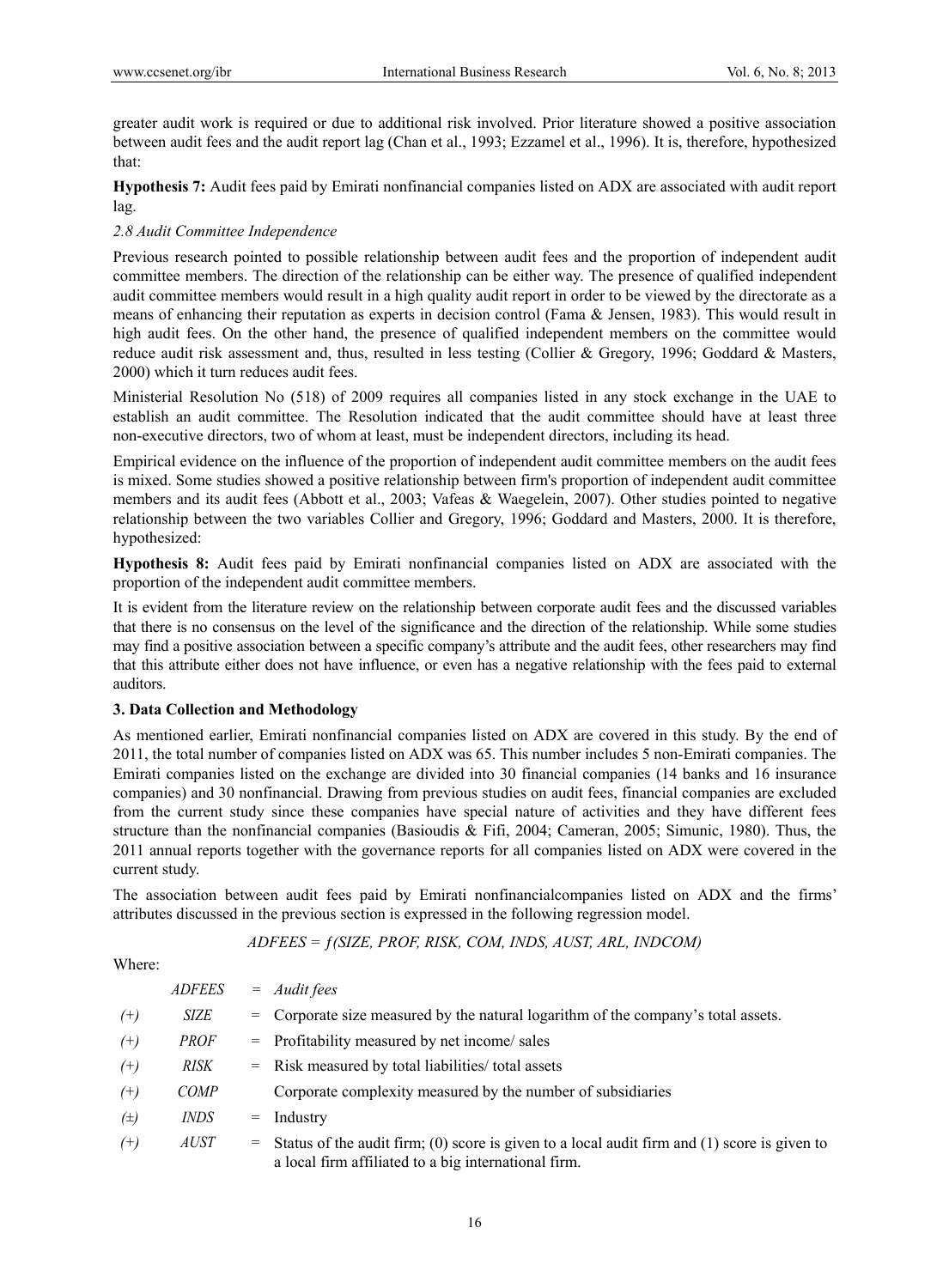*(+) ARL* = The lag between the audit report and the end of the accounting year

*(-) ADCOM* = The proportion of independent members on the audit committee

# **4. Findings**

# *4.1 Descriptive Statistics*

Descriptive statistics concerning dependent and independent variables employed in this study are presented in tables 1and 2. Table 1 shows that Emirati nonfinancial companies listed on ADX vary in their characteristics. Audit fees paid by the companies range from AED 70,000 to AED 3,177,435 with a mean of AED 412,692 (audit fees in logarithms range from UAE Dirham AED 4.85 to AED 6.5 with a mean of AED 5.43). Companies' sizes measured by the natural logarithm of the company's total assets varied greatly. The total assets (in logarithms) range from 8.57.84 to AED 11.06, with a mean of AED 9.43 AED. Over all observations that formed the sample, profitability ranges from -0.13 to 0.53, with a mean of 0.094. Risk ranges between 0.07 and 0.89, with a mean of 0.39. A ratio of 0.89 implies that the company depends heavily on debt and has little equity. The standard deviation of the leverage ratio together with the minimum and maximum amounts pointed to major variations in the level of leverage among the surveyed companies. The complexity of the surveyed companies ranges from 0 to 19. A zero figure means that some companies had no subsidiaries, while a figure of 19 implies that the company is very complex as it has 19 subsidiaries.

Concerning the independent audit committee variable, Table 1 shows that the proportion of independent audit committee members to total number of the committee ranges from 0.67 to 1 with a mean of 0.90 percent. The high proportion of independent audit committee members is a reflection of what is required by Resolution No (518) of 2009. It requires audit committee to have at least three directors, two of whom at least, must be independent directors. It can be also observed from Table 2 that the majority of non-financial companies included in the study (60 percent) are manufacturing companies. As for auditor type, 24 (or 80 percent) annual reports were audited by audit firms with an international affiliation (Big Four) whilst 6 (20 percent) were not. The auditing in the UAE is clearly dominated by local firms affiliated to big international audit firms.

| Variable                                           | Mean  | Median | Standard  | Minimum | Maximum |
|----------------------------------------------------|-------|--------|-----------|---------|---------|
|                                                    |       |        | Deviation |         |         |
| Audit Fees (ADFEES)                                | 5.43  | 5.36   | 0.07      | 4.85    | 6.50    |
| Total assets in logarithms (SIZ)                   | 9.43  | 9.25   | 0.12      | 8.57    | 11.06   |
| Net income / Net sales (PROF)                      | 0.09  | 0.10   | 0.03      | $-0.13$ | 0.53    |
| Total liabilities/ Total assets (RISK)             | 0.40  | 0.40   | 0.04      | 0.07    | 0.89    |
| Number of subsidiaries (COMP)                      | 5.17  | 2.50   | 1.07      | 0.00    | 19.00   |
| Audit Report Lag (ARL) in days                     | 62.33 | 64.00  | 3.49      | 33.00   | 91.00   |
| The proportion of independent members on the audit | 0.90  | 1.00   | 0.03      | 0.67    | 1.00    |
| committee (ADCOM)                                  |       |        |           |         |         |

Table 1. Descriptive statistics about continuous variables employed in the study

Table 2. Descriptive statistics about discontinuous variables employed in the study

| Variable                |                   | Frequency | Percentage | Accumulated |
|-------------------------|-------------------|-----------|------------|-------------|
|                         |                   |           |            | percentage  |
| Audit Firm Status (SAF) | International     | 24        | 80         | 80          |
|                         | Otherwise         | 6         | 20         | 100         |
| Industry (IND)          | Industrial        | 17        | 56.7       | 56.7        |
|                         | Service           | 6         | 20         | 76.7        |
|                         | Consumers staples | 7         | 23.3       | 100         |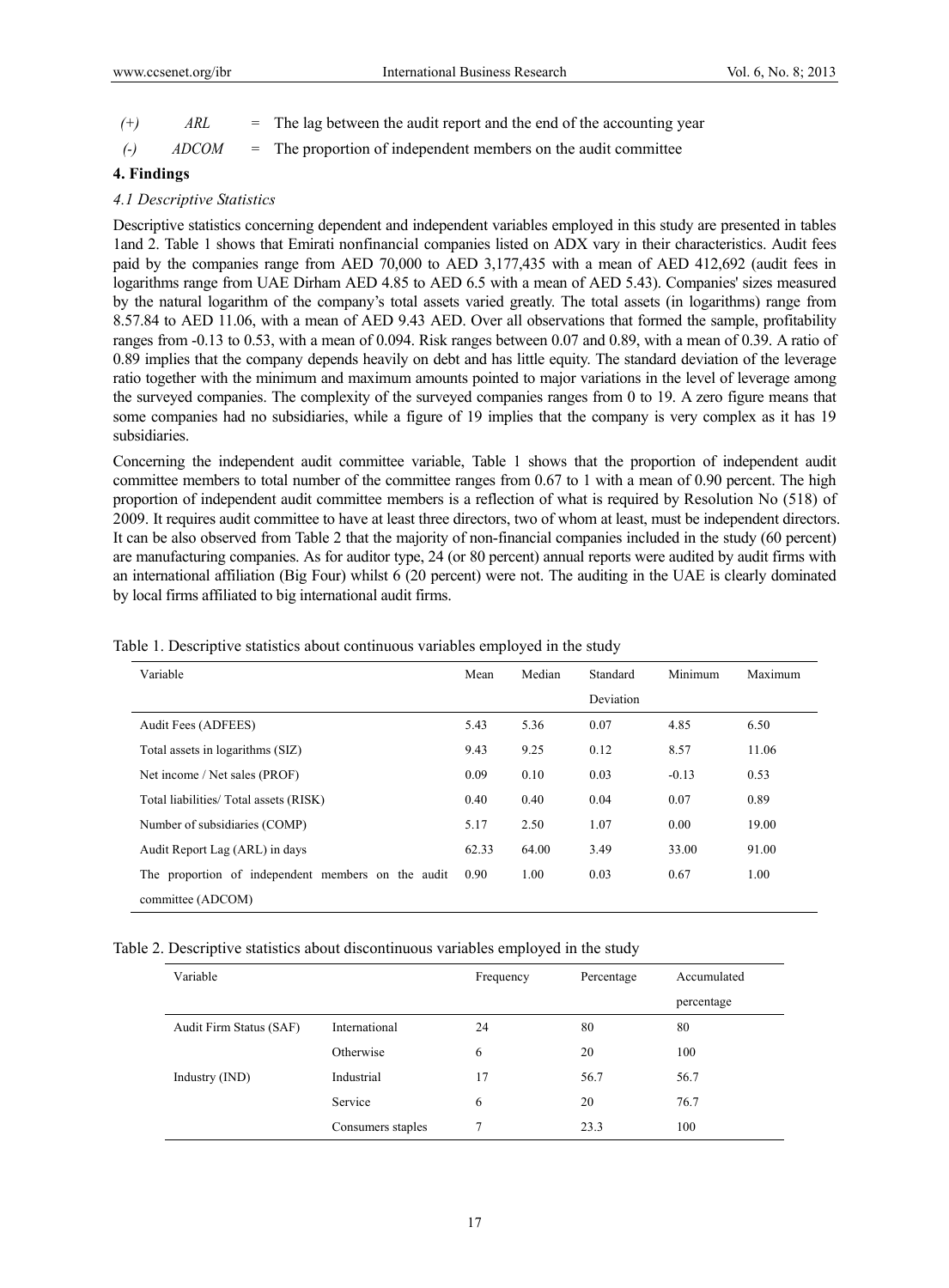## *4.2 Correlation*

To examine the association between various variables utilized in this study, the Pearson correlation coefficient matrix is performed and presented in Table 3. The Table reveals a number of significant correlations among the dependent and independent variables. The analysis shows that there is a significant positive association between audit fees and each of company size, complexity, and status of audit firm. A positive but insignificant association was observed between the audit fees and both the profitability and risk variables. On the other hand, audit fees are negatively associated with each of industry type, the lag between the audit report and the end of the accounting year, and the proportion of independent members on the audit committee.

The Pearson correlation matrix also shows a number of strong correlations between some explanatory variables (e.g., size and complexity, size and risk, risk and complexity, and profitability with industry type). This implies the possibility of multicollinearity problems. The largest reported correlation value among the variables as shown in Table 3 (0.796) was between size and complexity variables. However, this value is still lower than the critical value of 0.80 (Judge et al., 1988; Bryman & Cramer, 2005). Hence, multicollinearity between the independent variables is not considered a serious problem. Moreover, Table 4 shows that all of the resulted VIF is well below the critical value of 10. According to Neter et al. (1989), the VIF value of less than 10 indicates that multicollinearity is not a serious concern in the interpretation of the findings of the OLS regression.

## *4.3 Regression Analysis*

As the correlation test and the VIF test showed that no significant multicollinearity problem among the independent variables has been detected, a multivariate test using the regression model was performed on all independent variables. In this study, backward regression was performed. Under this regression, independent variables insignificantly associated with audit fees are sequentially removed from the regression model until obtaining the best fit model. The findings are presented in Table 4.

It can be observed in Table 4 that both the F-value of 13.289 ( $P=0.00$ ) and the adjusted R2 of the first regression model 77.2% support the significance of the model and suggest that the independent variables employed in the model explain more than 77% of the variation in audit fees paid by Emirati nonfinancial companies listed on ADX. Table 4 also reported a positive and significant association between audit fees and each of corporate size, complexity, and status of audit firm. A negative and significant association was also detected between audit fees and each of the industry type and the proportion of independent members on the audit committee.

A strong and positive association between audit fees and the size of the Emirati nonfinancial companies listed on ADX provides evidence that company size is one of the most important variables in explaining variations in the audit fees. This finding is consistent with prior studies that suggested firm size as one of the main determinants of the audit fees (e.g., Chan et al., 1993; Pong & Whittington, 1994; Che Ahmad, & Derashid, 1996; Ezzamel et al., 1996; Gregory & Collier, 1996; Iyer & Iyer, 1996; Joshi & Al, B., 2000; Naser & Nuseibeh, 2008).

The second variable appeared to be a significant predictor of audit fees of the Emirati nonfinancial companies listed on ADX is company's complexity as measured by number of subsidiaries. This finding is in line with some prior studies (Firth, 1985; Simon et al., 1992; Iyer & Iyer, 1993; Pong & Wittington, 1994; Johnson et al., 1995; Collier & Gregory, 1996; Sandra & Patrick, 1996; Mike, 1997; Langendijk; Joshi & Al-Bastaki, 2000). The strong association observed between audit fees and company's complexity is justified on grounds that a more complex company (measured by the number of subsidiaries) requires more audit work to examine individual company financial statements and consolidated financial statements. Moreover, the auditor needs to perform more complicated audit procedures when the company has foreign subsidiaries for making sure of the company's compliance with the rules and regulations imposed by home country and, therefore, the company will be subject to higher audit fees.

Consistent with expectation, the audit report lag has been found to be one of the main factors influencing the audit fees paid by Emirati non-financial companies listed on ADX. A longer audit report lag might point to accounting problems that may require greater audit work and hence higher audit fees. This result reinforces the findings in some previous studies (Haskins & Williams, 1988; Chan et al., 1993; Che Ahmad & Derashid, 1996; Ezzamel et al., 1996; Craswell & Francis, 1999).This result is, however, inconsistent with Naser and Nuseibeh (2008) who found that audit report lag was insignificant in explaining the variations in audit fees among Jordanian listed companies.

As predicted, regression results indicated that there is a significant negative relationship betweenaudit committee independence and audit fees. While this result supports the findings of some prior literature that showed significant and inverse relationship between the two variables (Collier & Gregory, 1996; Goddard & Masters, 2000), it disagrees with findings from other research studies that showed a positive relationship between company's independence of audit committee and its audit fees (Abbott et al., 2003; Vafeas & Waegelein, 2007). This finding can be explained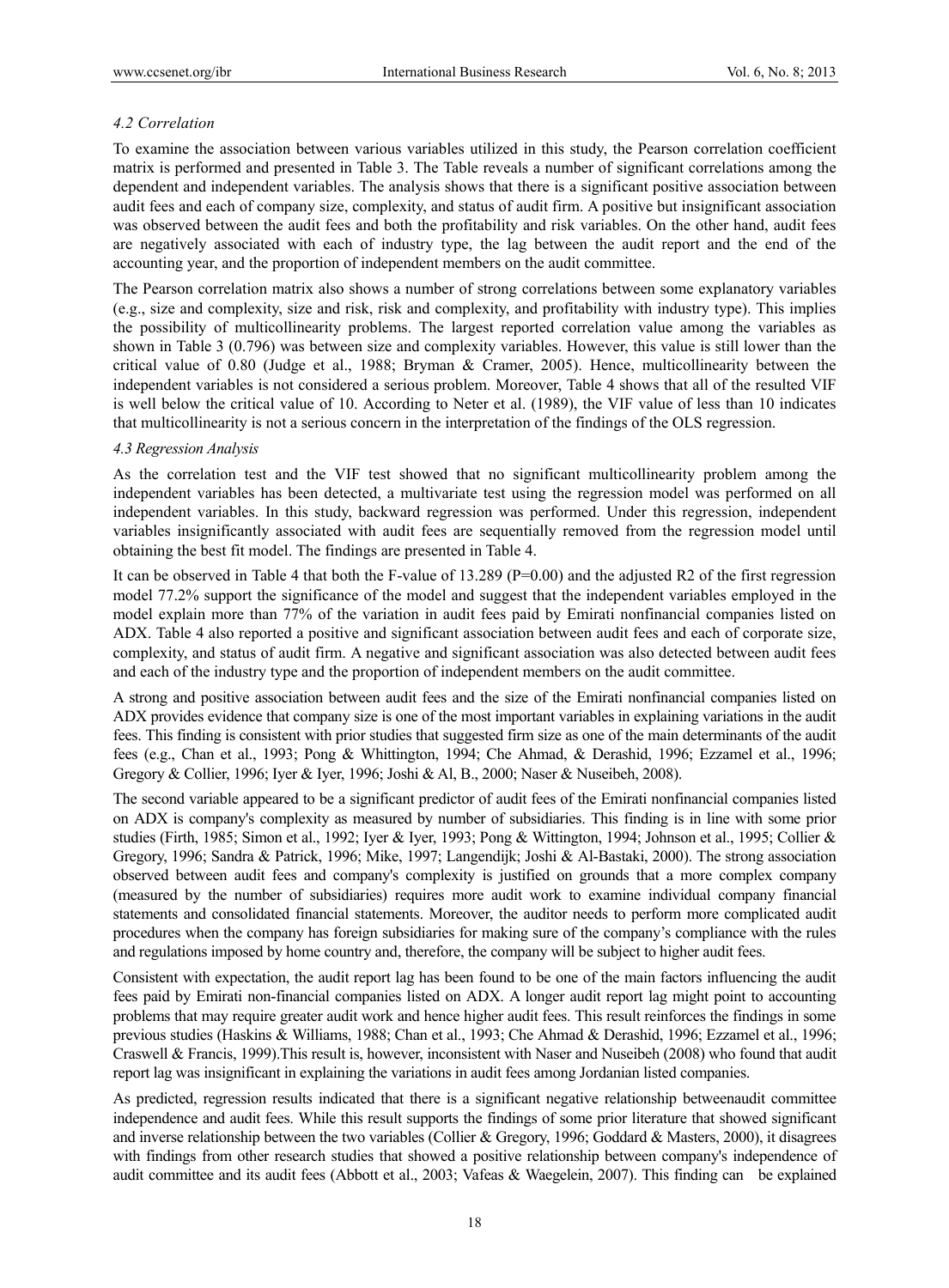on the grounds that audit committee with more independent members will reduce external auditor's risk assessment and, thus, reduces the scope of the audit (Collier & Gregory, 1996; Goddard & Masters, 2000) which leads to lower audit fees.

The findings also showed that audit fees are negatively and significantly associated with industry. This implies that manufacturing companies pay lower fees than those in service and consumer staples sectors. A possible explanation for this finding may be that Emirati manufacturing companies might be considered small companies in comparison to manufacturing companies in both developed and industrialized emerging economies, and thus, these companies are not requiring higher audit quality than other companies belong to other sectors. Another explanation to this result is that limited number of companies are listed on ADX. In return, many audit firms are operating in Abu Dhabi. This leads to imbalance between the supply and demand for external. This situation would strengthen the bargaining power of the manufacturing companies and reduces audit fees.

# **5. Conclusion**

It was evident that limited research on the determinants of audit fees has been undertaken in the Arab and Middle Eastern countries. This is due to the fact that companies in this part of the world do not publish information about audit fees. However, in 2009 the Ministry of Economy in the UAE issued Ministerial Resolution No. 518 concerning Governance Rules and Corporate Discipline Standards and requested all nonfinancial companies listed on ADX to disclose audit fees with effect from April 2010. Hence, nonfinancial companies listed on ADX started to disclose information about audit fees in their 2011 annual report for the first time. This emerging opportunity motivates the current research which is expected to expand a limited existing audit fees literature in the Arab and Middle Eastern countries. Needless to say that UAE has unique features since it is one of the fastest

| Variable      |                     | <b>ADFEES</b> | SIZ      | <b>PROF</b> | <b>RISK</b> | <b>COMP</b> | <b>IND</b> | <b>SFA</b> | ARL   | <b>AUDCOM</b> |
|---------------|---------------------|---------------|----------|-------------|-------------|-------------|------------|------------|-------|---------------|
| <b>ADFEES</b> | Pearson Correlation | 1.000         |          |             |             |             |            |            |       |               |
|               | $Sig. (2-tailed)$   | 0.000         |          |             |             |             |            |            |       |               |
| SIZ           | Pearson Correlation | .824**        | 1.000    |             |             |             |            |            |       |               |
|               | Sig. (2-tailed)     | 0.000         | 0.000    |             |             |             |            |            |       |               |
| <b>PROF</b>   | Pearson Correlation | 0.264         | 0.235    | 1.000       |             |             |            |            |       |               |
|               | Sig. (2-tailed)     | 0.144         | 0.196    | 0.000       |             |             |            |            |       |               |
| <b>RISK</b>   | Pearson Correlation | 0.327         | .482**   | 0.118       | 1.000       |             |            |            |       |               |
|               | Sig. (2-tailed)     | 0.068         | 0.005    | 0.518       | 0.000       |             |            |            |       |               |
| <b>COMP</b>   | Pearson Correlation | .755**        | .791**   | 0.349       | $.623**$    | 1.000       |            |            |       |               |
|               | Sig. (2-tailed)     | 0.000         | 0.000    | 0.050       | 0.000       | 0.000       |            |            |       |               |
| IND           | Pearson Correlation | $-0.092$      | 0.059    | $-468**$    | 0.143       | $-0.073$    | 1.000      |            |       |               |
|               | Sig. (2-tailed)     | 0.615         | 0.750    | 0.007       | 0.435       | 0.692       | 0.000      |            |       |               |
| <b>SFA</b>    | Pearson Correlation | $.421*$       | .438*    | 0.307       | 0.048       | 0.196       | 0.061      | 1.000      |       |               |
|               | Sig. (2-tailed)     | 0.017         | 0.012    | 0.087       | 0.793       | 0.284       | 0.742      | 0.000      |       |               |
| ARL           | Pearson Correlation | $-0.062$      | $-0.013$ | $-0.050$    | 0.127       | 0.105       | 0.009      | 0.050      | 1.000 |               |
|               | Sig. (2-tailed)     | 0.734         | 0.943    | 0.787       | 0.488       | 0.569       | 0.963      | 0.785      | 0.000 |               |
| <b>AUDCOM</b> | Pearson Correlation | $-0.071$      | 0.155    | $.397*$     | 0.221       | 0.201       | $-0.087$   | 0.285      | 0.000 | 1.000         |
|               | Sig. (2-tailed)     | 0.701         | 0.396    | 0.024       | 0.225       | 0.269       | 0.636      | 0.114      | 0.998 | 0.000         |

Table 3. Correlation among all variables used in the study

\*\*. Correlation is significant at the 0.01 level (2-tailed).

\*. Correlation is significant at the 0.05 level (2-tailed).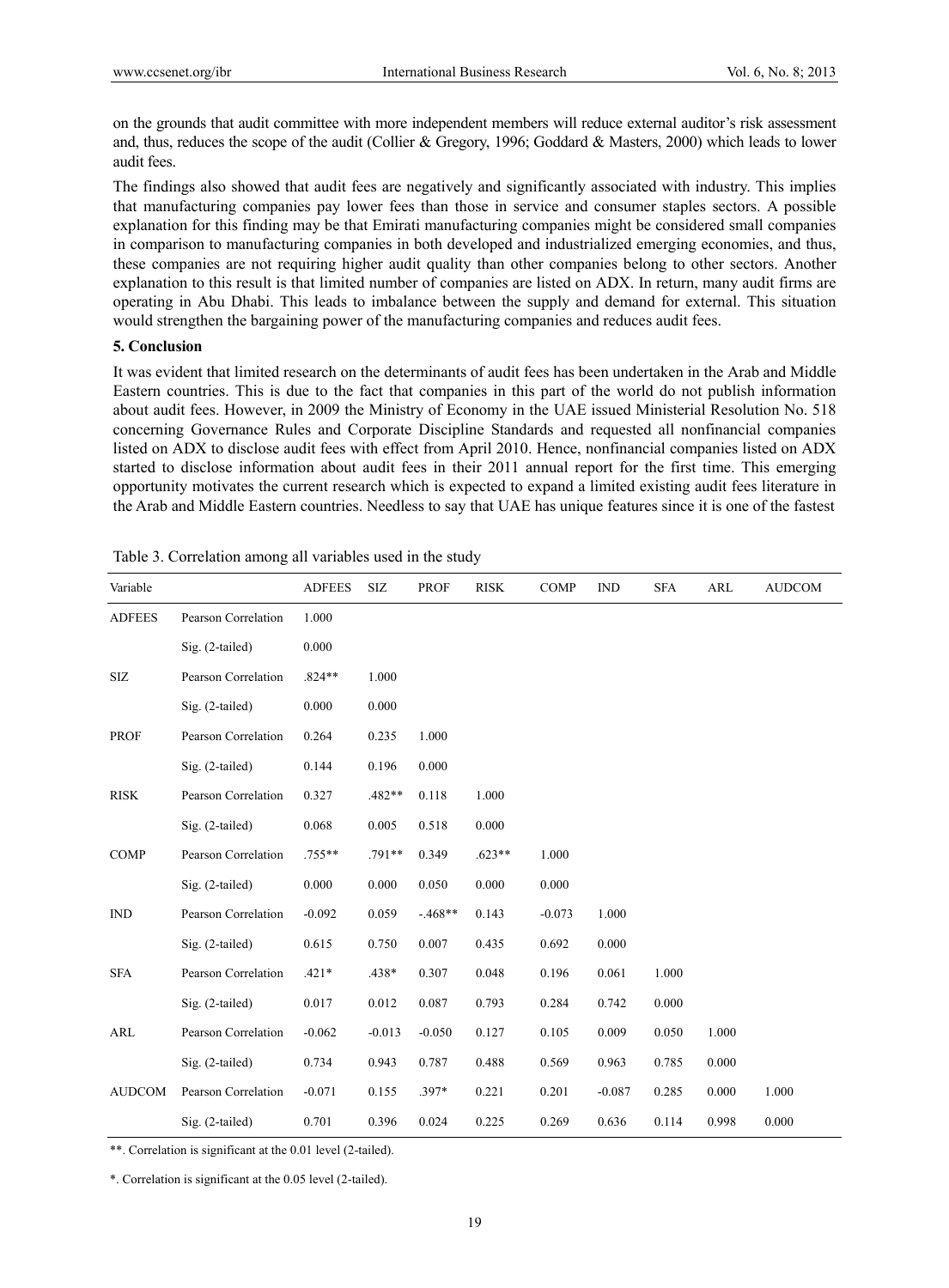| Model          |                             | Variables | $R2 = .835$ | Adj. $R2 = .772$ | $F = 13.289$ |
|----------------|-----------------------------|-----------|-------------|------------------|--------------|
|                |                             | Beta      | $\mathbf T$ | Sig.             | <b>VIF</b>   |
|                | (Constant)                  | 3.646     | 3.924       | 0.001            |              |
| $\mathbf{1}$   | $\rm{SIZ}$                  | 0.264     | 2.631       | 0.016            | 3.97         |
|                | PROF                        | $-0.069$  | $-0.233$    | 0.818            | 1.917        |
|                | <b>RISK</b>                 | $-0.16$   | $-0.844$    | 0.408            | 1.83         |
|                | <b>COMP</b>                 | 0.031     | 2.664       | 0.015            | 4.377        |
|                | IND                         | $-0.117$  | $-1.459$    | 0.159            | 1.554        |
|                | $\ensuremath{\mathsf{SAF}}$ | 0.241     | 2.312       | 0.031            | 1.757        |
|                | ARL                         | $-0.002$  | $-1.355$    | 0.19             | 1.118        |
|                | ADCOM                       | $-0.848$  | $-3.152$    | 0.005            | 1.426        |
|                |                             | Variables | $R2 = .835$ | Adj. $R2 = .782$ | $F = 15.862$ |
|                |                             | Beta      | $\mathbf T$ | Sig.             | <b>VIF</b>   |
|                | (Constant)                  | 3.615     | 4.018       | 0.001            |              |
| $\sqrt{2}$     | SIZ                         | 0.268     | 2.774       | 0.011            | 3.849        |
|                | <b>RISK</b>                 | $-0.159$  | $-0.856$    | 0.401            | 1.829        |
|                | <b>COMP</b>                 | 0.03      | 2.781       | 0.011            | 3.975        |
|                | $\mathop{\rm IND}\nolimits$ | $-0.108$  | $-1.551$    | 0.135            | 1.237        |
|                | SAF                         | 0.233     | 2.412       | 0.025            | 1.582        |
|                | ARL                         | $-0.002$  | $-1.364$    | 0.186            | 1.092        |
|                | ADCOM                       | $-0.863$  | $-3.373$    | 0.003            | 1.347        |
|                |                             | Variables | $R2 = .829$ | Adj. $R2 = .785$ | $F = 18.599$ |
|                |                             | Beta      | $\mathbf T$ | Sig.             | <b>VIF</b>   |
|                | (Constant)                  | 3.644     | 4.076       | $\boldsymbol{0}$ |              |
| $\mathfrak{Z}$ | $\rm{SIZ}$                  | 0.266     | 2.768       | 0.011            | 3.846        |
|                | <b>COMP</b>                 | 0.026     | 2.672       | 0.014            | 3.383        |
|                | IND                         | $-0.126$  | $-1.886$    | 0.072            | 1.136        |
|                | $\operatorname{SAF}$        | 0.249     | 2.631       | 0.015            | 1.527        |
|                | $\mathsf{ARL}$              | $-0.003$  | $-1.481$    | 0.152            | 1.077        |
|                | <b>ADCOM</b>                | $-0.912$  | $-3.675$    | 0.001            | 1.281        |
|                |                             | Variables | $R2 = .813$ | Adj. $R2 = .774$ | $F = 20.844$ |
|                |                             | Beta      | $\mathbf T$ | Sig.             | <b>VIF</b>   |
|                | (Constant)                  | 3.209     | 3.709       | 0.001            |              |
| 4              | $\rm{SIZ}$                  | 0.295     | 3.064       | 0.005            | 3.683        |
|                | <b>COMP</b>                 | 0.023     | 2.325       | 0.029            | 3.179        |
|                | $\mathop{\rm IND}\nolimits$ | $-0.125$  | $-1.83$     | 0.08             | 1.136        |
|                | ARL                         | 0.226     | 2.363       | 0.027            | 1.486        |
|                | <b>ADCOM</b>                | $-0.869$  | $-3.442$    | 0.002            | 1.264        |

Table 4. Results of the back word regression analysis

In consistent with Naser and Nuseibeh (2008) who found that audit report lag was insignificant in explaining the variations in audit fees among Jordanian listed companies.

growing economies in the world and Abu Dhabi hosts one of the youngest stock exchanges in the region. Also, companies in the UAE are exempted from paying income tax. In addition, a limited number of companies are listed on the exchange with many local, regional and international audit firms operating in the UAE. This creates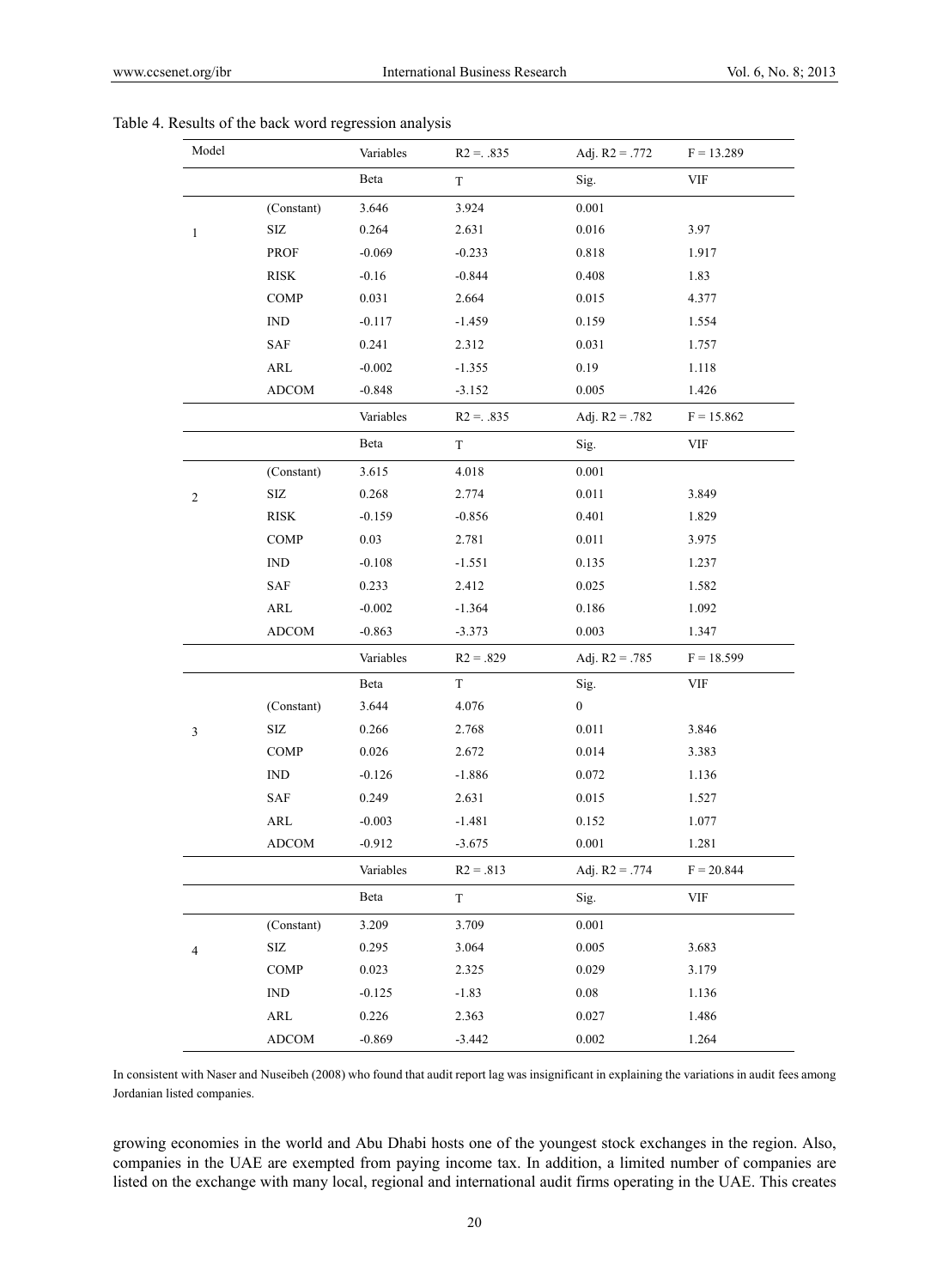an imbalance between the supply and demand for external audit and return affect audit fees. Consequently, studying the relationship between audit fees and companies attributes within these unique features will add a new dimension to the literature.

To identify companies attributes that impact audit fees by Emirati nonfinancial companies listed on ADX, the 2011 annual financial and governance reports for all these companies were used. Audit fees and eight attributes of the companies were extracted from the reports. The attributes include: size measured by total assets, profitability measured by net income to sales, risk measured by total liabilities to total assets, complexity measured by the number of subsidiaries, industry type, status of the audit firm, audit report lag measured by lag between the audit report and the end of the accounting year and audit committee independence measured by the proportion of independent members on the audit committee.

To identify corporate attributes responsible for variations in audit fees paid by Emirati nonfinancial companies listed on ADX, A backward regression analysis was performed. The outcome of the analysis showed that external audit fees are positively and significantly related with company size, business complexity, and audit report lag. Audit fees, however, is negatively and significantly associated with industry type and audit committee independence. The present finding seems to be consistent with other research in some developed and emerging economies.

#### **References**

- Abbott, L. J., Parker, S., Peters, G. F., & Raghunandan, K. (2003).The association between audit committee characteristics and audit fees. *Auditing: A Journal of Practice & Theory, 22*(2), 17-32.
- AICPA. (2012). Code of Professional Conduct and Bylaws. New York: American Institute of Certified Public Accountants, Inc.
- Ali, M. J., Ahmed, K., & Henry, D. (2004). Disclosure compliance with national accounting standards by listed companies in South Asia. *Accounting and Business Research, 34*(3), 183-199. http://dx.doi.org/10.1080/00014788.2004.9729963
- Anderson, T., & Zeghal, D. (1994). The pricing of audit services: Further evidence from the Canadian market. *Accounting and Business Research, 24*(95), 195-207. http://dx.doi.org/10.1080/00014788.1994.9729479
- Barako, D. G., Hancock, P., & Izan, H. Y. (2006). Factors influencing voluntary corporate disclosure by Kenyan companies. *Corporate Governance: An International Review, 14*(2), 107-125.
- Basioudis, I. G., & Fifi, F. (2004). The market for professional services in Indonesia. *International Journal of Auditing, 8*(2), 153-164. http://dx.doi.org/10.1111/j.1099-1123.2004.00087.x
- Brinn, T., Peel, M. J., & Roberts, R. (1994). Audit fee determinants of independent & subsidiary unquoted companies in the UK—an exploratory study. *The British Accounting Review, 26*(2), 101-121. http://dx.doi.org/10.1006/bare.1994.1009
- Bryman, A., & Cramer, D. (2005). *Quantitative data analysis with SPSS 12 and 13: A guide for social scientist*. Routledge.
- Cameran, M. (2005). Audit fees and the large auditor premium in the Italian market. *International Journal of Auditing, 9*(2), 129-146. http://dx.doi.org/10.1111/j.1099-1123.2005.00205.x
- Camfferman, K., & Cooke, T. E. (2002). An analysis of disclosure in the annual reports of UK and Dutch companies. *Journal of International Accounting Research, 1*(1), 3-30. http://dx.doi.org/10.2308/jiar.2002.1.1.3
- Carson, E., Fargher, N., Simon, D. T., & Taylor, M. H. (2004). Audit fees and market segmentation–further evidence on how client size matters within the context of audit fee models. *International Journal of Auditing, 8*(1), 79-91. http://dx.doi.org/10.1111/j.1099-1123.2004.00159.x
- Chan, P., Ezzamel, M., & Gwilliam, D. (1993). Determinants of audit fees for quoted UK companies. *Journal of Business Finance & Accounting, 20*(6), 765-786. http://dx.doi.org/10.1111/j.1468-5957.1993.tb00292.x
- Chatterjee, B., & Mir, M. Z. (2008). The current status of environmental reporting by Indian companies. *Managerial Auditing Journal, 23*(6), 609-629. http://dx.doi.org/10.1108/02686900810882138
- Che, A. A., & Derashid. C. (1996 July). The Pricing of audit services: Evidence from the Kuala Lumpur stock exchange (KLSE) listed companies. *Journal Analysis*, *4*(1), 4-45.
- Choi, J. H., Kim, C., Kim, J. B., & Zang, Y. (2010). Audit office size, audit quality, and audit pricing. *Auditing: A*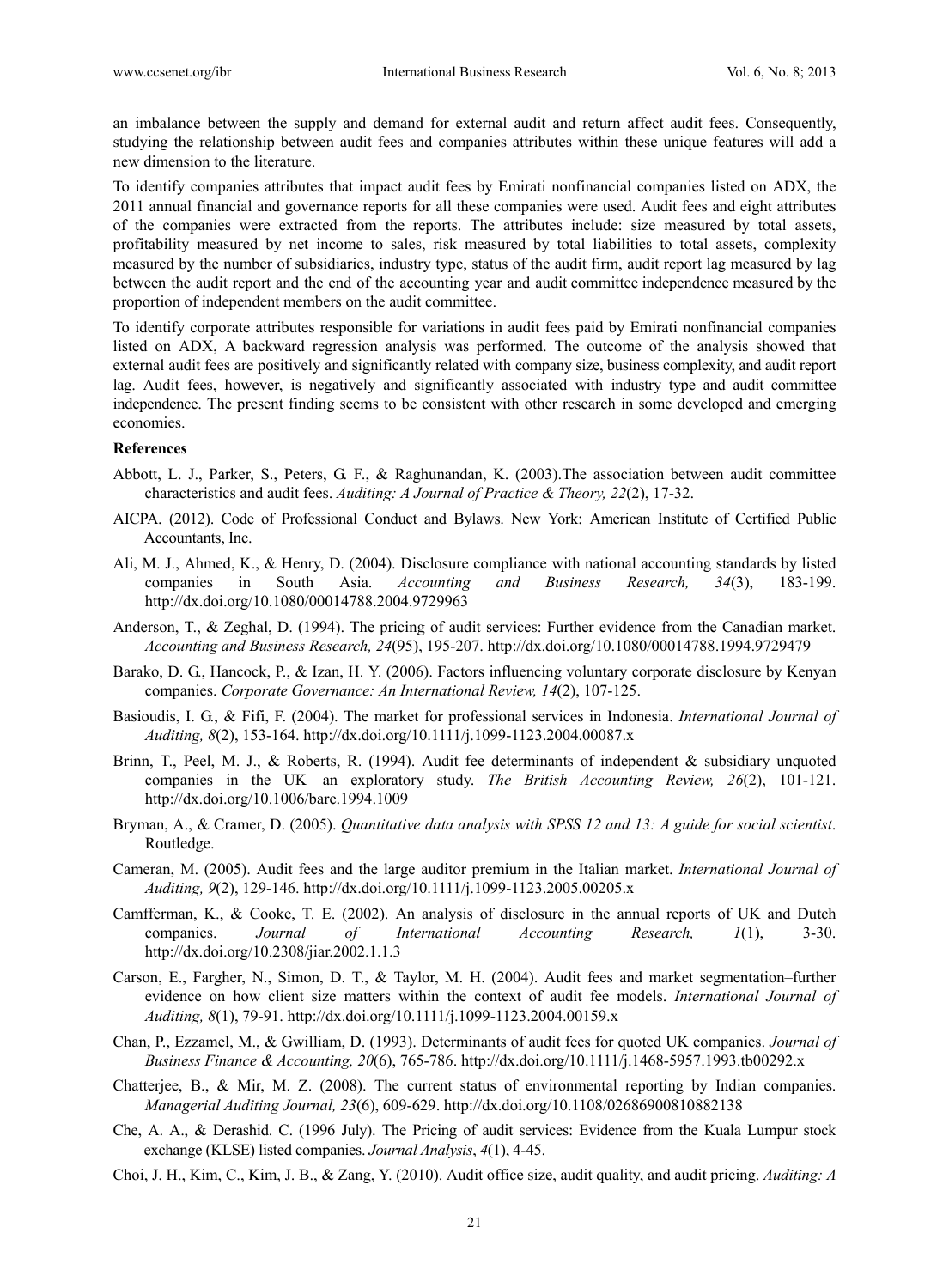*Journal of Practice & Theory, 29*(1), 73-97.

- Clatworthy, M. A., & Peel, M. J. (2006). The effect of corporate status on external audit fees: Evidence from the UK. *Journal of Business Finance and Accounting, 1*(2), 169-201.
- Collier, P., & Gregory, A. (1996). Audit committee effectiveness and the audit fee. *European Accounting Review, 5*(2), 177-198. http://dx.doi.org/10.1080/09638189600000012
- Craswell, A. T., & Francis, J. R. (1999). Pricing initial audit engagements: A test of competing theories. *The Accounting Review, 74*(2), 201-216. http://dx.doi.org/10.2308/accr.1999.74.2.201
- DeAngelo, L. E. (1981). Auditor size and audit quality. *Journal of Accounting and Economics, 3*(3), 183-199. http://dx.doi.org/10.1016/0165-4101(81)90002-1
- Denis, C. D., & Gordon, I. R. (2001). An examination of social and environmental reporting strategies. *Accounting, Auditing & Accountability Journal*, *14*(5), 587-617. http://dx.doi.org/10.1108/EUM0000000006264
- Depoers, F. (2000). A cost benefit study of voluntary disclosure: Some empirical evidence from French listed companies. *European Accounting Review, 9*(2), 245-263. http://dx.doi.org/10.1080/09638180050129891
- El-Gammal, W. (2012). Determinants of audit fees: Evidence from Lebanon. *International Business Research, 5*(11), 136-145. http://dx.doi.org/10.5539/ibr.v5n11p136
- Ellis, Y., & Booker, Q. L. (2011). *Audit fee determinants in the nonprofit sector: A study of community action agencies*. Columbia State University: Faculty Publications.
- Ezzamel, M., Gwilliam, D. R., & Holland, K. M. (1996). Some empirical evidence from publicly quoted UK companies on the relationship between the pricing of audit and non-audit services. *Accounting and Business Research, 27*(1), 3-16. http://dx.doi.org/10.1080/00014788.1996.9729528
- Ezzamel, M., Gwilliam, D. R., & Holland, K. M. (2002). The Relationship between Categories of Non‐Audit Services and Audit Fees: Evidence from UK Companies. *International Journal of Auditing*, *6*(1), 13-35. http://dx.doi.org/10.1111/j.1099-1123.2002.tb00003.x
- Fama, E. F., & Jensen, M. C. (1983). Separation of Ownership and Control. *Journal of Law & Economics, 26*, 301-25. http://dx.doi.org/10.1086/467037
- Firth, M. (1985). An analysis of audit fees and their determinants in New Zealand. *Auditing: A Journal of Practice and Theory, 4*(2), 23-37.
- Firth, M. (1997). The Provision of Non‐audit Services and the Pricing of Audit Fees. *Journal of Business Finance & Accounting, 24*(3), 511-525. http://dx.doi.org/10.1111/1468-5957.00118
- Francis, J. R. (1984). The effect of audit firm size on audit prices: A study of the Australian market. *Journal of Accounting and Economics, 6*(2), 133-151. http://dx.doi.org/10.1016/0165-4101(84)90010-7
- Francis, J. R., & Simon, D. T. (1987). A test of audit pricing in the small-client segment of the US audit market. *Accounting Review*, *62*(1), 145-157.
- Francis, J. R., & Stokes, D. J. (1986). Audit prices, product differentiation, and scale economies: further evidence from the Australian market. *Journal of Accounting Research*, *24*, 383-393. http://dx.doi.org/10.2307/2491141
- Galani, D., Alexandridis, A., & Stavropoulos, A. (2011). The Association between the firm characteristics and corporate mandatory disclosure: the Case of Greece. *World Academy of Science, Engineering and Technology*, *77*, 101-107.
- Ghazali, N. A. M. (2007). Ownership structure and corporate social responsibility disclosure: some Malaysian evidence. *Corporate Governance, 7*(3), 251-266. http://dx.doi.org/10.1108/14720700710756535
- Glaum, M., & Street, D. L. (2003). Compliance with the disclosure requirements of Germany's new market: IAS versus US GAAP. *Journal of International Financial Management and Accounting*, *14*, 64-100. http://dx.doi.org/10.1111/1467-646X.00090
- Goddard, A. R., & Masters, C. (2000). Audit committees, Cadbury Code and audit fees: an empirical analysis of UK companies. *Managerial Auditing Journal, 15*(7), 358-371. http://dx.doi.org/10.1108/02686900010344638
- Gonthier, B. N., & Schatt, A. (2007). Determinants of audit fees for French quoted firms. *Managerial Auditing*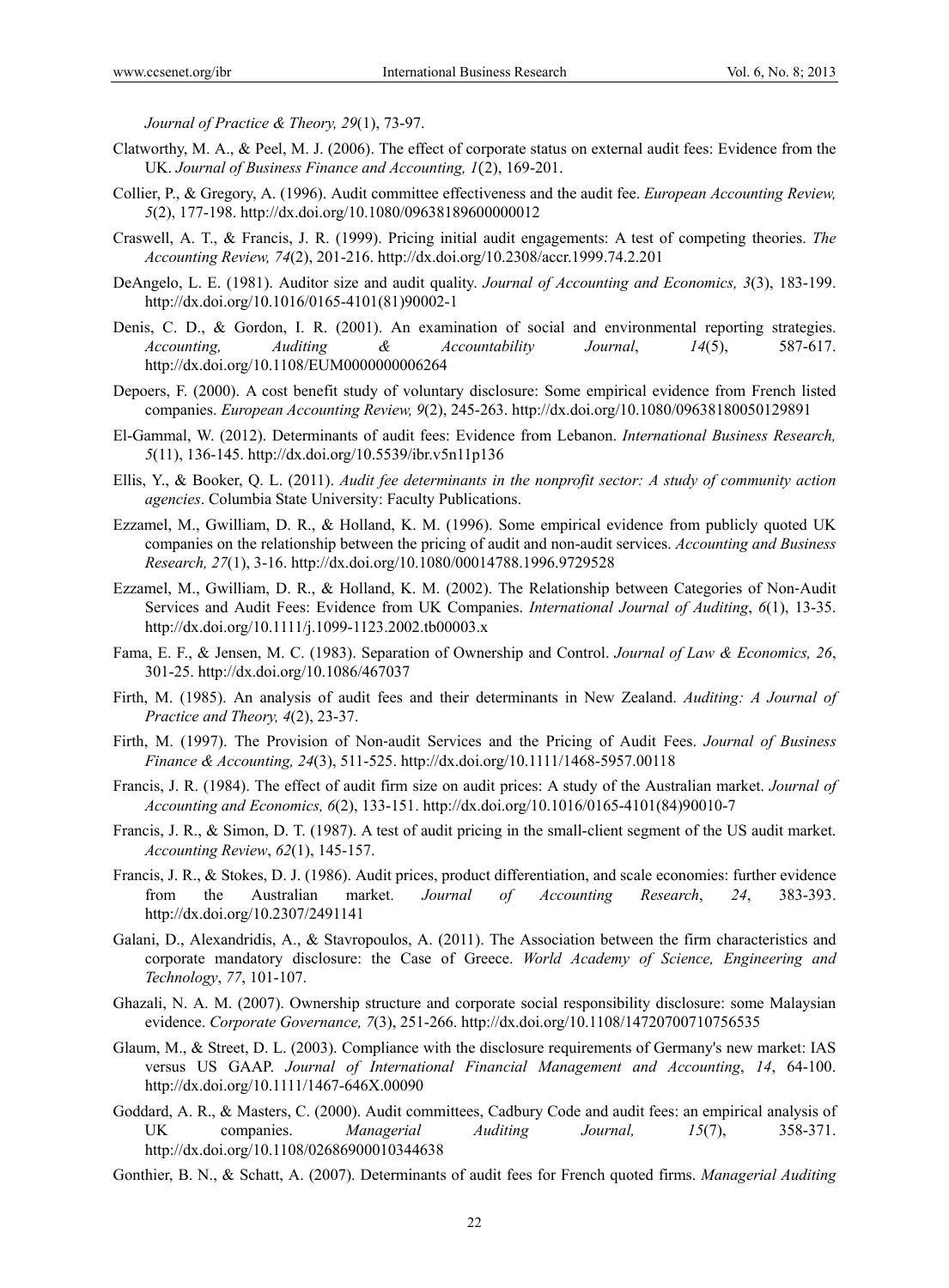*Journal, 22*(2), 139-160. http://dx.doi.org/10.1108/02686900710718654

- Gregory, A., & Collier, P. (1996). Audit fees and auditor change: an investigation of the persistence of fee reduction by type of change. *Journal of Business Finance & Accounting*, *23*(1), 13-28. http://dx.doi.org/10.1111/j.1468-5957.1996.tb00399.x
- Hackston, D., & Milne, M. J. (1996). Some determinants of social and environmental disclosures in New Zealand companies. *Accounting, Auditing & Accountability Journal, 9*(1), 77-108. http://dx.doi.org/10.1108/09513579610109987
- Hamid, F. A. (2004). Corporate social disclosure by banks and finance companies: Malaysian evidence. *Corporate Ownership and Control, 1*(4), 118-130.
- Haniffa, R. M., & Cooke, T. E. (2002). Culture, corporate governance and disclosure in Malaysian corporations. *Abacus*, *38*(3), 317-349. http://dx.doi.org/10.1111/1467-6281.00112
- Haniffa, R., & Cooke, T. (2005). The impact of culture and governance on corporate social reporting. *Journal of Accounting and Public Policy*, *24*(5), 391-430. http://dx.doi.org/10.1016/j.jaccpubpol.2005.06.001
- Haskins, M. E., & Williams, D. D. (1988). The association between client factors and audit fees: A comparison by country and by firm. *Accounting and Business Research*, *18*(70), 183-190. http://dx.doi.org/10.1080/00014788.1988.9729363
- Hay, D. C., Knechel, W. R., & Wong, N. (2006). Audit fees: A Meta-analysis of the effect of supply and demand attributes. *Contemporary Accounting Research, 23*(1), 141-191. http://dx.doi.org/10.1506/4XR4-KT5V-E8CN-91GX
- Huang, H. W., Liu, L. L., Raghunandan, K., & Rama, D. V. (2007). Auditor industry specialization, client bargaining power, and audit fees: Further evidence. *Auditing: A Journal of Practice & Theory, 26*(1), 147-158.
- Inchausti, A. G. (1997). The influence of company characteristics and accounting regulation on information disclosed by Spanish firms. *European Accounting Review*, *6*(1), 45-68. http://dx.doi.org/10.1080/096381897336863
- Iyer, V. M., & Iyer, G. S. (1996). Effect of Big 8 mergers on audit fees: Evidence from the United Kingdom. *Auditing, 15*, 123-132.
- Johnson, E. N., Walker, K. B., Westergaard, E. (1995). Supplier concentration and pricing of audit services in New Zealand. *Auditing: A Journal of Practice and Theory*, *14*, 74-89.
- Joshi, P., & AL‐Bastaki, H. (2000). Determinants of audit fees: evidence from the companies listed in Bahrain. *International journal of auditing*, *4*(2), 129-138. http://dx.doi.org/10.1111/1099-1123.00308
- Judge, G. G., Hill, R. C., Griffiths, W. E., Luetkepohl, H., & Lee, T. C. (1988). *Introduction to the theory and practice of econometrics*. New York: John Willey & Sons Inc.
- Khan, M. H. U. Z. (2010). The effect of corporate governance elements on corporate social responsibility (CSR) reporting: empirical evidence from private commercial banks of Bangladesh. *International Journal of Law and Management*, *52*(2), 82-109. http://dx.doi.org/10.1108/17542431011029406
- Kutob, A., & Al-Khater, K. (2004). An empirical investigation of factors affecting audit fees: The case study of Qatar. *King Abdul-Aziz University Journal for Economics and Management*, *18*(2), 153-188.
- Langendijk, H. (1997). The market for audit services in the Netherlands. *European Accounting Review*, *6*(2), 253-264. http://dx.doi.org/10.1080/096381897336791
- Meek, G. K., Roberts, C. B., & Gray, S. J. (1995). Factors influencing voluntary annual report disclosures by US, UK and continental European multinational corporations. *Journal of International Business Studies*, *26*(3), 555-572. http://dx.doi.org/10.1057/palgrave.jibs.8490186
- Mike, A., Mike, S., & Muhammad, H. (1997) The Determinants of External Audit Costs in the New Zealand Life Insurance Industry. *Journal of International Financial Management and Accounting*, *8*, 69-86. http://dx.doi.org/10.1111/1467-646X.00018
- Naser, K., & Nuseibeh, R. (2008). Determinants of audit fees: empirical evidence from an emerging economy. *International Journal of Commerce and Management*, *17*(3), 239-254. http://dx.doi.org/10.1108/10569210710833635
- Naser, K., Al, H. A., Al-Kwari, D., & Nuseibeh, R. (2006). Determinants of corporate social disclosure in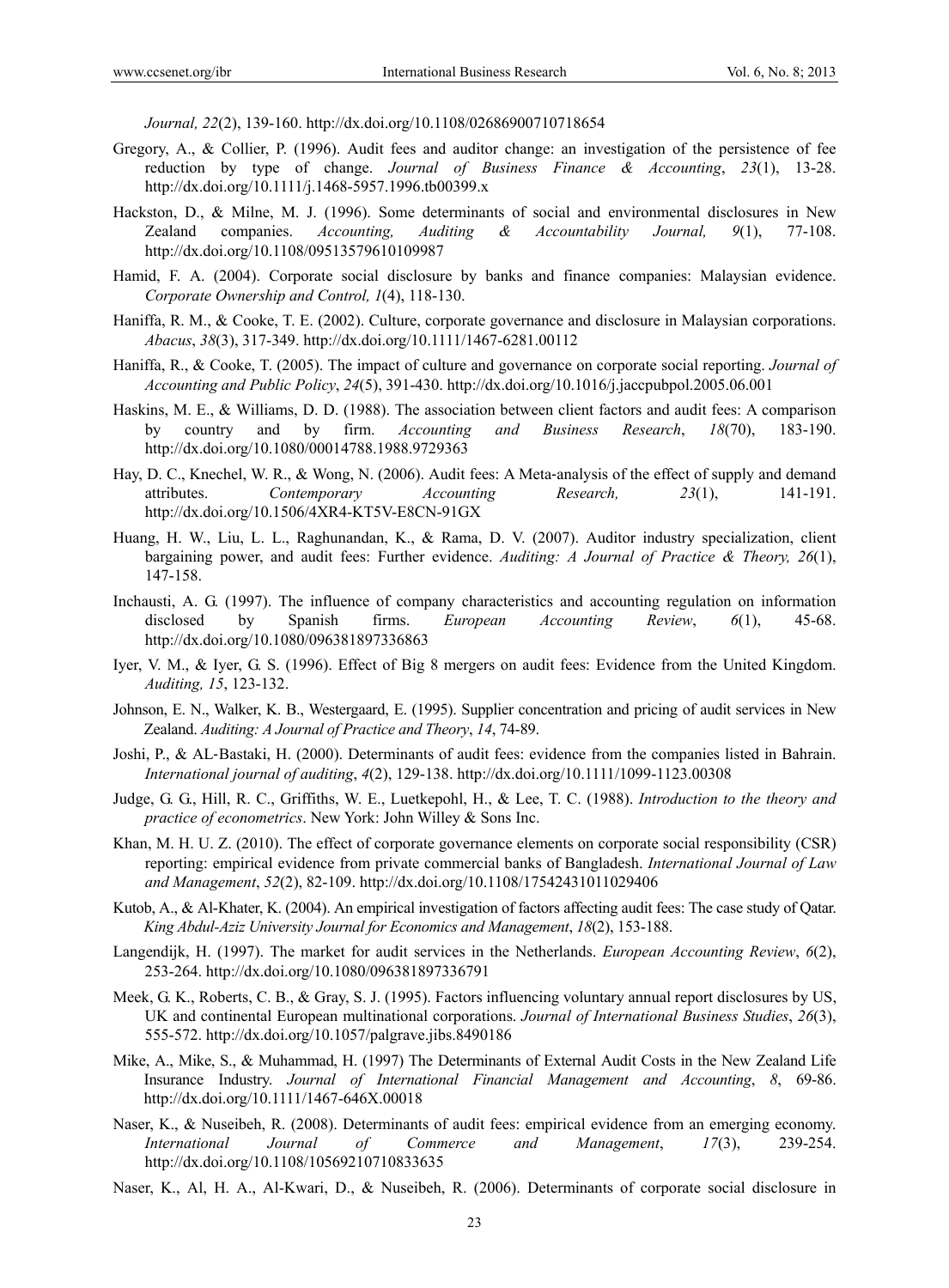developing countries: the case of Qatar. *Advances in International Accounting, 19*, 1-23. http://dx.doi.org/10.1016/S0897-3660(06)19001-7

- Naser, K., Al-Khatib, K., & Karbhari, Y. (2002). Empirical evidence on the depth of corporate information disclosure in developing countries: the case of Jordan. *International Journal of Commerce and Management*, *12*(3/4), 122-155. http://dx.doi.org/10.1108/eb047456
- Neter, J., Wasserman, W., & Kutner, M. H. (1989). *Applied linear regression models*. Homewood, IL: Irwin.
- Niemi, L. (2006). Do firms pay for audit risk? Evidence on risk premiums in audit fees after direct control for audit effort. *International Journal of Auditing*, *6*(1), 37-51. http://dx.doi.org/10.1111/j.1099-1123.2002.tb00004.x
- Othman, R., & Thani, M. G. (2009). Determinants of Islamic social reporting among top Shariah-approved companies in Bursa Malaysia. *Research Journal of International Studies, 12*, 4-20.
- Owusu, A. S. (1998). The impact of corporate attributes on the extent of mandatory disclosure and reporting by listed companies in Zimbabwe. *The International Journal of Accounting*, *33*(5), 605-631. http://dx.doi.org/10.1016/S0020-7063(98)90015-2
- Palmrose, Z. V. (1986). Audit fees and auditor size: Further evidence. *Journal of Accounting Research*, *24*(1), 97-110. http://dx.doi.org/10.2307/2490806
- Peel, M. J., & Clatworthy, M. A. (2001). The relationship between governance structure and audit fees pre‐Cadbury: some empirical findings. *Corporate Governance: An International Review*, *9*(4), 286-297.
- Pong, C. M., & Whittington, G. (1994). The determinants of audit fees: Some empirical models. *Journal of Business Finance & Accounting, 21*(8), 1071-1095. http://dx.doi.org/10.1111/j.1468-5957.1994.tb00365.x
- Prencipe, A. (2004). Proprietary costs and determinants of voluntary segment disclosure: evidence from Italian listed companies. *European Accounting Review*, *13*(2), 319-340. http://dx.doi.org/10.1080/0963818042000204742
- Rouf, A. (2011). Corporate characteristics, governance attributes and the extent of voluntary disclosure in Bangladesh. *African Journal of Business Management, 5*(19), 7836-7845.
- Sandra, W., & Patrick, P. (1996). The determinants of audit fees in Hong Kong: An empirical study. *Asian Review of Accounting*, *4*(2), 32-50. http://dx.doi.org/10.1108/eb060673
- Simon, D. T., & Francis, J. R. (1988). The effects of auditor change on audit fees: Tests of price cutting and price recovery. *Accounting Review*, *63*(2), 255-269.
- Simon, D. T., & Taylor, M. H. (2002). A survey of audit pricing in Ireland. *International Journal of Auditing*, *6*(1), 3-12. http://dx.doi.org/10.1111/j.1099-1123.2002.tb00002.x
- Simon, D., Ramanan, R., & Dugar, A. (1986). The market for audit services in India: an empirical examination. *International Journal of Accounting, 21*(1), 285-295.
- Simon, D., Teo, S., & Trompeter, G. (1992). A comparative study of the market for audit services in Hong Kong, Malaysia and Singapore. *International Journal of Accounting*, *27*, 234–253.
- Simunic, D. A. (1980). The pricing of audit services: Theory and evidence. *Journal of Accounting Research, 18*(1), 161-190. http://dx.doi.org/10.2307/2490397
- Tagesson, T., Blank, V., Broberg, P., & Collin, S. O. (2009). What explains the extent and content of social and environmental disclosures on corporate websites: a study of social and environmental reporting in Swedish listed corporations. *Corporate Social Responsibility and Environmental Management, 16*(6), 352-364. http://dx.doi.org/10.1002/csr.194
- Taylor, M. E., & Baker, R. L. (1981). An analysis of the external audit fee. *Accounting and Business Research*, *12*, 55-60. http://dx.doi.org/10.1080/00014788.1981.9728789
- Thinggaard, F., & Kiertzner, L. (2008). Determinants of audit fees: evidence from a small capital market with a joint audit requirement. *International Journal of Auditing*, *12*(2), 141-158. http://dx.doi.org/10.1111/j.1099-1123.2008.00377.x
- Tower, G., Hancock, P., & Taplin, R. H. (1999). A regional study of listed companies' compliance with International Accounting Standards. *Accounting Forum*, *23*(3), 293-305. http://dx.doi.org/10.1111/1467-6303.00016